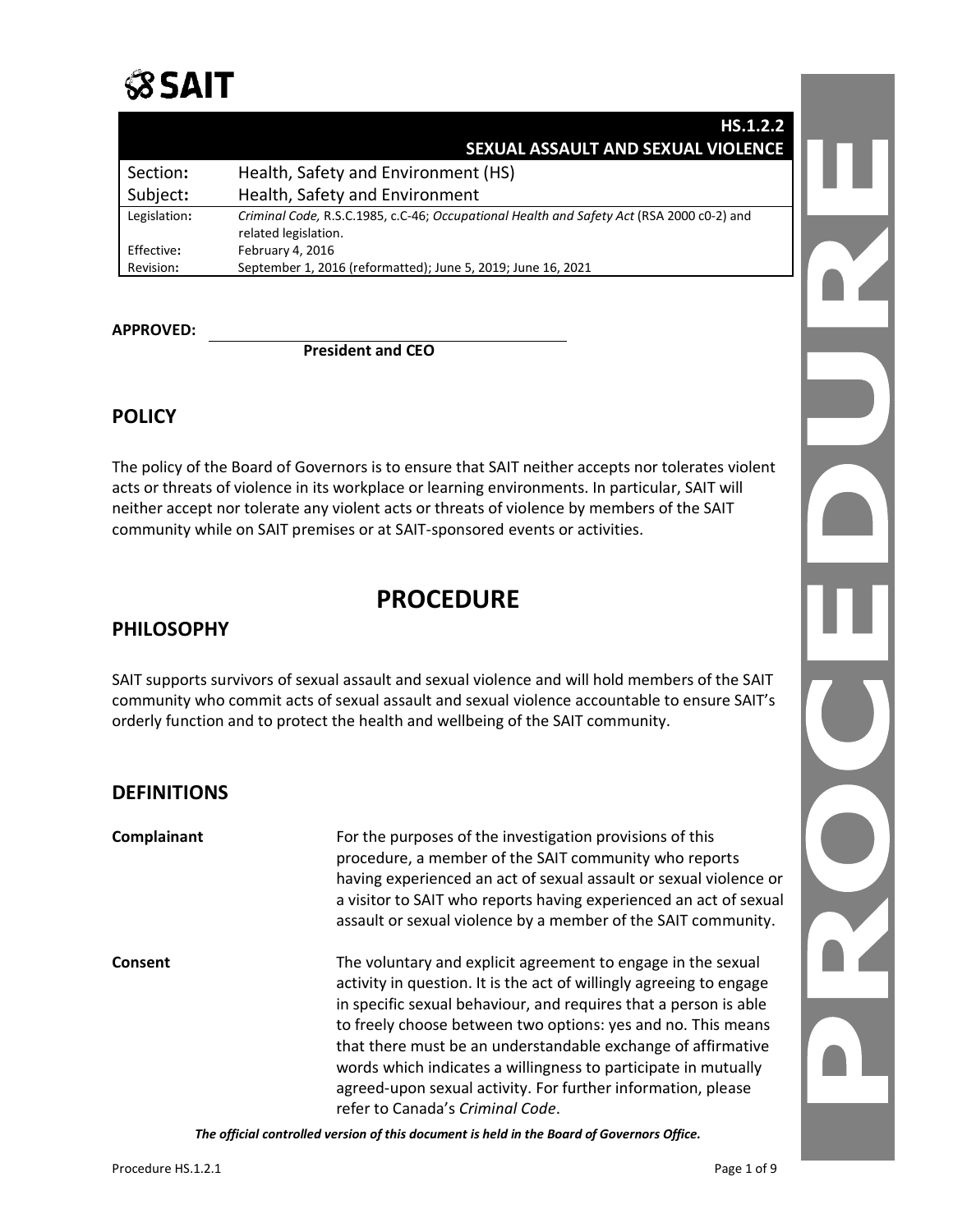

| <b>Disclosure</b>      | The act of informing a member of the SAIT community about an<br>incident of sexual assault or sexual violence, for the purpose of<br>seeking support. There is no investigation.                                                                                                                                                                                                                                                                                                                                                                                                                                                                                                                                                                          |  |
|------------------------|-----------------------------------------------------------------------------------------------------------------------------------------------------------------------------------------------------------------------------------------------------------------------------------------------------------------------------------------------------------------------------------------------------------------------------------------------------------------------------------------------------------------------------------------------------------------------------------------------------------------------------------------------------------------------------------------------------------------------------------------------------------|--|
| Incapacitated          | Lacking the mental ability to fully understand and provide<br>consent.                                                                                                                                                                                                                                                                                                                                                                                                                                                                                                                                                                                                                                                                                    |  |
| Report                 | The act of informing a member of the SAIT community about an<br>incident of sexual assault or sexual violence, for the purpose of<br>initiating an investigation.                                                                                                                                                                                                                                                                                                                                                                                                                                                                                                                                                                                         |  |
| Respondent             | A member of the SAIT community alleged to have committed an<br>act of sexual assault or sexual violence.                                                                                                                                                                                                                                                                                                                                                                                                                                                                                                                                                                                                                                                  |  |
| <b>SAIT campus</b>     | SAIT's main campus and all satellite campuses, including<br>virtual/digital campuses.                                                                                                                                                                                                                                                                                                                                                                                                                                                                                                                                                                                                                                                                     |  |
| <b>SAIT community</b>  | For the purpose of this procedure, all persons employed on<br>SAIT's payroll (whether paid by annual salary or hourly wage),<br>members of SAIT's Board of Governors, SAIT Student<br>Association employees, students, contractors, consultants,<br>agents and volunteers.                                                                                                                                                                                                                                                                                                                                                                                                                                                                                |  |
| <b>Sexual assault</b>  | A criminal offence under Canada's Criminal Code. Sexual assault<br>is any type of unwanted sexual act done by one person to<br>another that violates the sexual integrity of the survivor and<br>involves a range of behaviours from unwanted touching to<br>penetration.                                                                                                                                                                                                                                                                                                                                                                                                                                                                                 |  |
| <b>Sexual violence</b> | A broad term that describes any violence, physical or<br>psychological, carried out through sexual means or by targeting<br>sexuality. Sexual violence may be characterized by a broad<br>range of behaviours that involve the use of force, threats,<br>threats to a third party, or control towards a person, which<br>makes that person feel uncomfortable, distressed, frightened,<br>threatened, or that is carried out in circumstances in which that<br>person has not freely agreed, consented to or is incapable of<br>consenting to. Examples of sexual violence include but are not<br>limited to stalking, indecent exposure, voyeurism, distribution<br>of sexually explicit photographs or recordings, online activities<br>and stealthing. |  |
| <b>Survivor</b>        | A member of the SAIT community who discloses having suffered<br>from an act of sexual assault or sexual violence.                                                                                                                                                                                                                                                                                                                                                                                                                                                                                                                                                                                                                                         |  |

# **GOVERNING PRINCIPLES**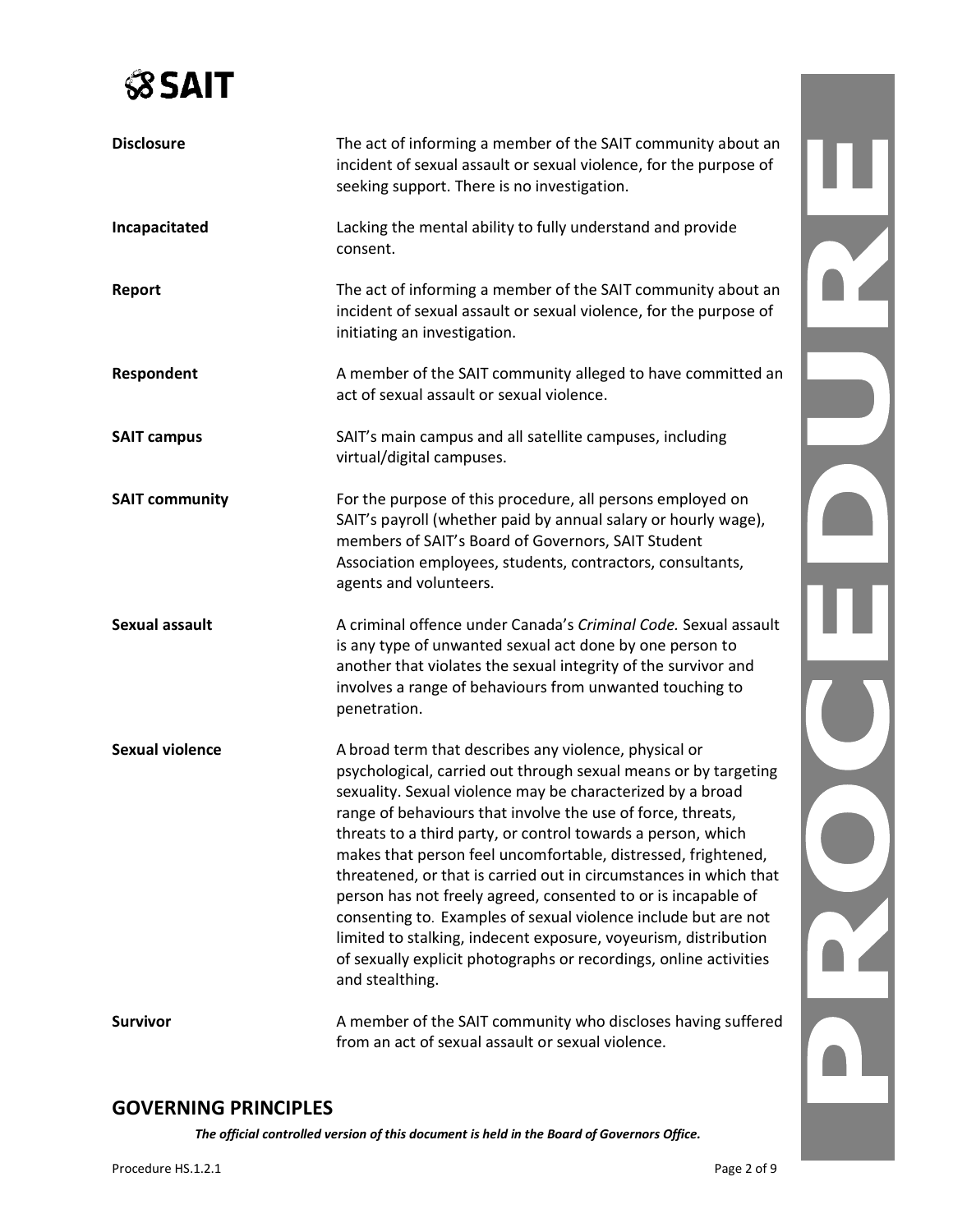# **SSAIT**

- 1. As a post-secondary institution, SAIT plays a valuable role in preventing and responding to sexual assault and sexual violence. SAIT acknowledges that while sexual assault and sexual violence affect all members of society, it may disproportionately affect members of groups who experience intersecting forms of systemic discrimination on grounds such as gender, sexual orientation, gender identity and expression, race, religion, ethnicity, disability or class.
- 2. This procedure applies to all members of the SAIT community, regardless of whether an act of sexual assault or sexual violence has occurred on or off the SAIT campus, at a SAIT event or sporting event, during a SAIT-related educational activity such as a field trip or study abroad experience, or at a work-integrated learning site.
- 3. This procedure is intended to:
	- a) Prevent sexual assault and sexual violence through education and other proactive efforts that raise awareness about the nature and effects of sexual assault and sexual violence.
	- b) Support survivors, regardless of whether civil or criminal law proceedings have occurred and regardless of whether the survivor has chosen to make a disclosure or report through SAIT or external law enforcement processes.
	- c) Create processes for SAIT to respond effectively and in a timely and fair manner to disclosures and reports of sexual assault and sexual violence.
- 4. Sexual assault is a criminal offence in Canada. It violates the physical integrity of individuals and undermines the physical, mental, emotional and spiritual health of survivors and of the entire SAIT community.
- 5. SAIT does not tolerate behavior that contributes to an unsafe and hostile workplace and learning environment. SAIT is committed to its community being able to grow, study, work, learn and socialize in a safe, supporting and healthy environment free from harassment and violence.
- 6. SAIT recognizes an individual's inherent right to exercise full control over their own bodies and to engage only in consensual sexual activity. The question of whether a person has given consent to engage in sexual activity is governed by the following principles:
	- a) Silence or non-communication must never be interpreted as consent and a person in a state of diminished judgment cannot consent.
	- b) A person is incapable of giving consent if asleep, unconscious, incapacitated or otherwise unable to communicate.
	- c) A person who has been threatened or coerced (in other words, who is not agreeing voluntarily) into engaging in the sexual activity is not consenting to it in a willing and informed fashion.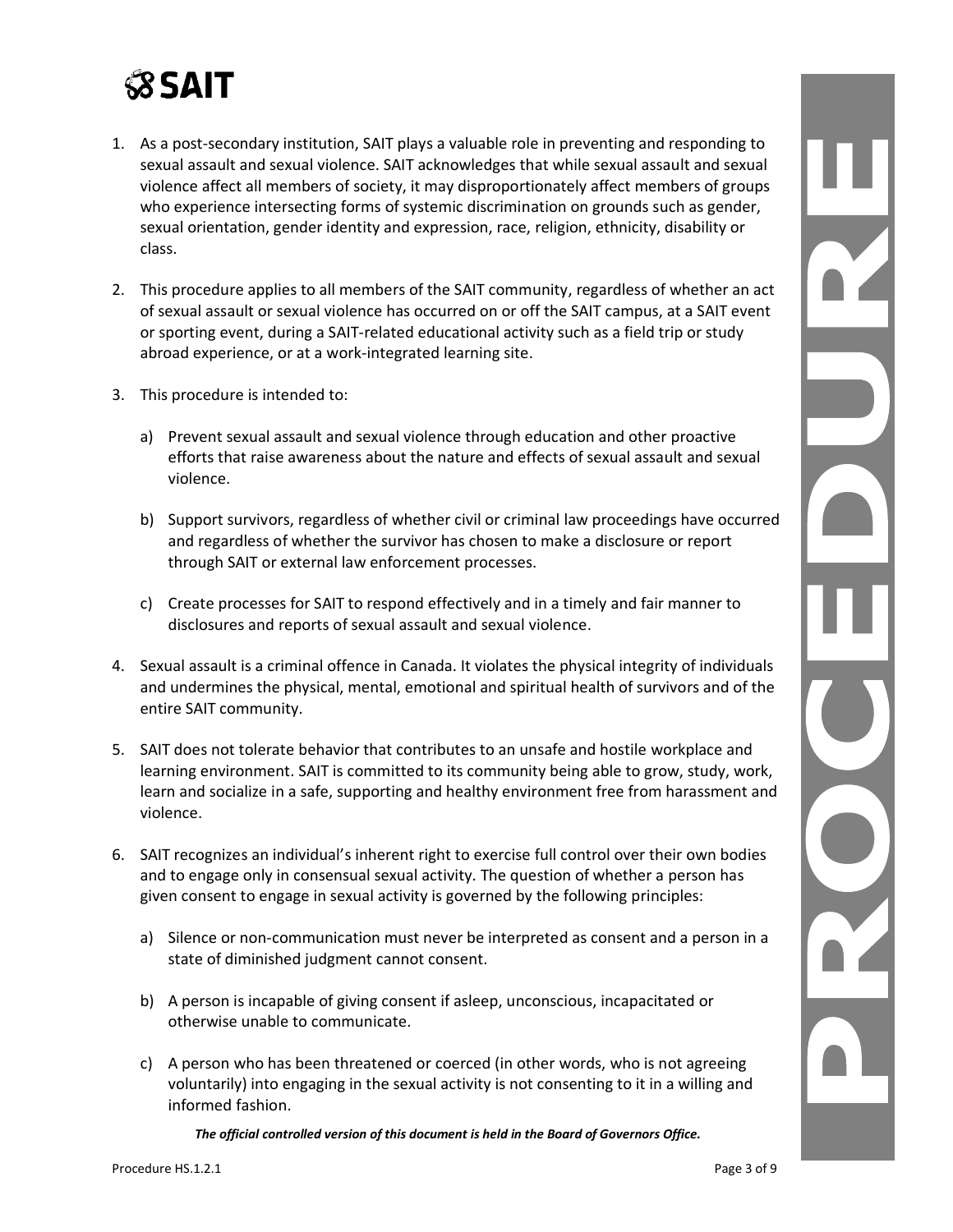# **SSAIT**

- d) A person who has been drugged is unable to consent.
- e) A person's ability to give consent may be compromised when under the influence of alcohol and/or drugs to the extent that they become incapacitated.
- f) A person may be unable to give consent if that person has a mental or physical disability preventing that person from fully understanding or communicating consent.
- g) The fact that consent was given in the past to a sexual or dating relationship does not mean that consent is deemed to exist for any future sexual activity.
- h) A person can withdraw consent at any time during the course of a sexual encounter.
- i) A person is incapable of giving consent to a person in a position of trust, power or authority, such as is the case in a student-faculty member relationship or in an employee-supervisor relationship.
- j) Consent cannot be given on another person's behalf.
- k) The person who initiates sexual activity is responsible to:
	- i) Ensure clear and affirmative responses are communicated at all stages of sexual engagement; and
	- ii) Know if the individual with whom that person is engaging sexually is of the legal age of consent.
- 7. A member of the SAIT community who witnesses an incident of sexual assault or sexual violence must report the incident to the Security and Community Services department at 403.284.8000 or by calling 911.
- 8. A member of the SAIT community who is alleged to have committed an act of sexual assault or sexual violence may be subject to proceedings under the criminal justice system or civil proceedings in addition to any investigation or proceedings that SAIT undertakes.
- 9. The confidentiality of all persons involved in a disclosure or report of sexual assault or sexual violence, including the survivor/complainant, the respondent and all witnesses will be strictly observed, subject to the requirements of the law. However, confidentiality cannot be assured if an individual is at imminent risk of self-harm or at risk of harming others and/or if there are reasonable grounds to believe that others in the SAIT community may be at risk of harm. In such situations, information will only be shared as necessary so as to prevent harm.

### **PROCEDURE**

### *The official controlled version of this document is held in the Board of Governors Office.* **A. Education, Awareness and Support**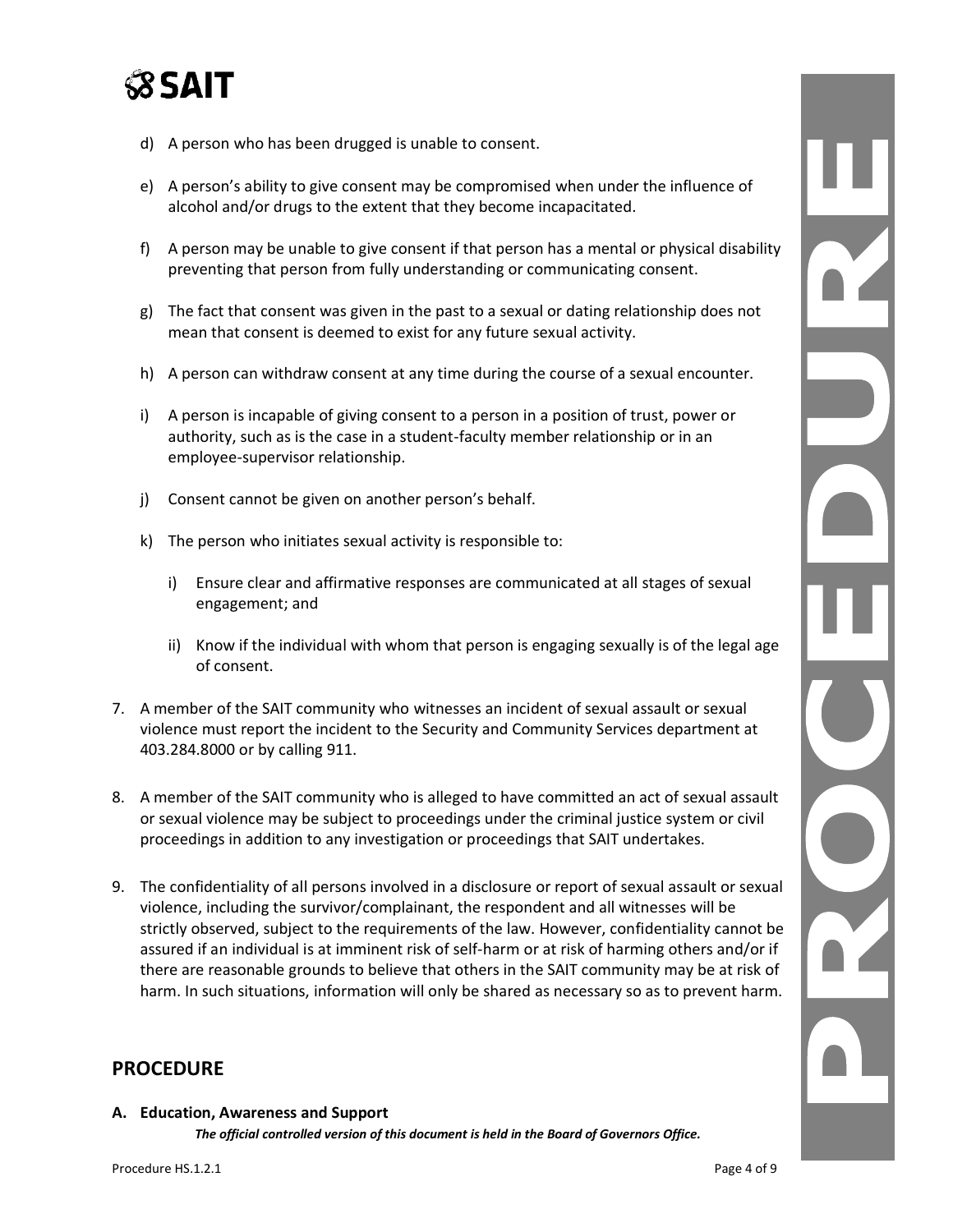

- 1. SAIT shall take a variety of proactive measures to provide education, training and information about sexual assault and sexual violence and their impacts, through means including but not limited to:
	- a) Establishing a formal Sexual Assault and Sexual Violence Prevention and Response Committee. For further information, see the Committee's Terms of Reference, Schedule A, an Associated Document to this procedure.
	- b) Holding informational and prevention campaigns across the SAIT campus.
	- c) Establishing and maintaining a website that provides information about the nature and effects of sexual assault and sexual violence, about internal and external resources for survivors and their supporters, and about the procedures for survivors to make disclosures or reports.
	- d) Providing education to members of the SAIT community to raise awareness about sexual assault and sexual violence, about the shared role of all members of the SAIT community in preventing sexual assault and sexual violence, and about appropriate ways in which to respond to a survivor's disclosure or report.
	- e) Providing mandatory training for employees who
		- i) Provide health and counseling services to students.
		- ii) Investigate reports of sexual assault or sexual violence.

#### **B. Disclosure of Sexual Assault or Sexual Violence**

- 1. Survivors have the right to:
	- a) Receive SAIT support regardless of where or when sexual assault or sexual violence occurred.
	- b) Decide whether or not to disclose or report an incident of sexual assault or sexual violence, and to discontinue their involvement at any time in any process associated with making a disclosure or report. However, this right may be restricted in certain situations, where:
		- i) Survivors are under the age of 18.
		- ii) SAIT must take reasonable measures to protect the safety of the SAIT community by launching its investigation and/or informing the police of the need for a criminal investigation without the survivor's consent, where: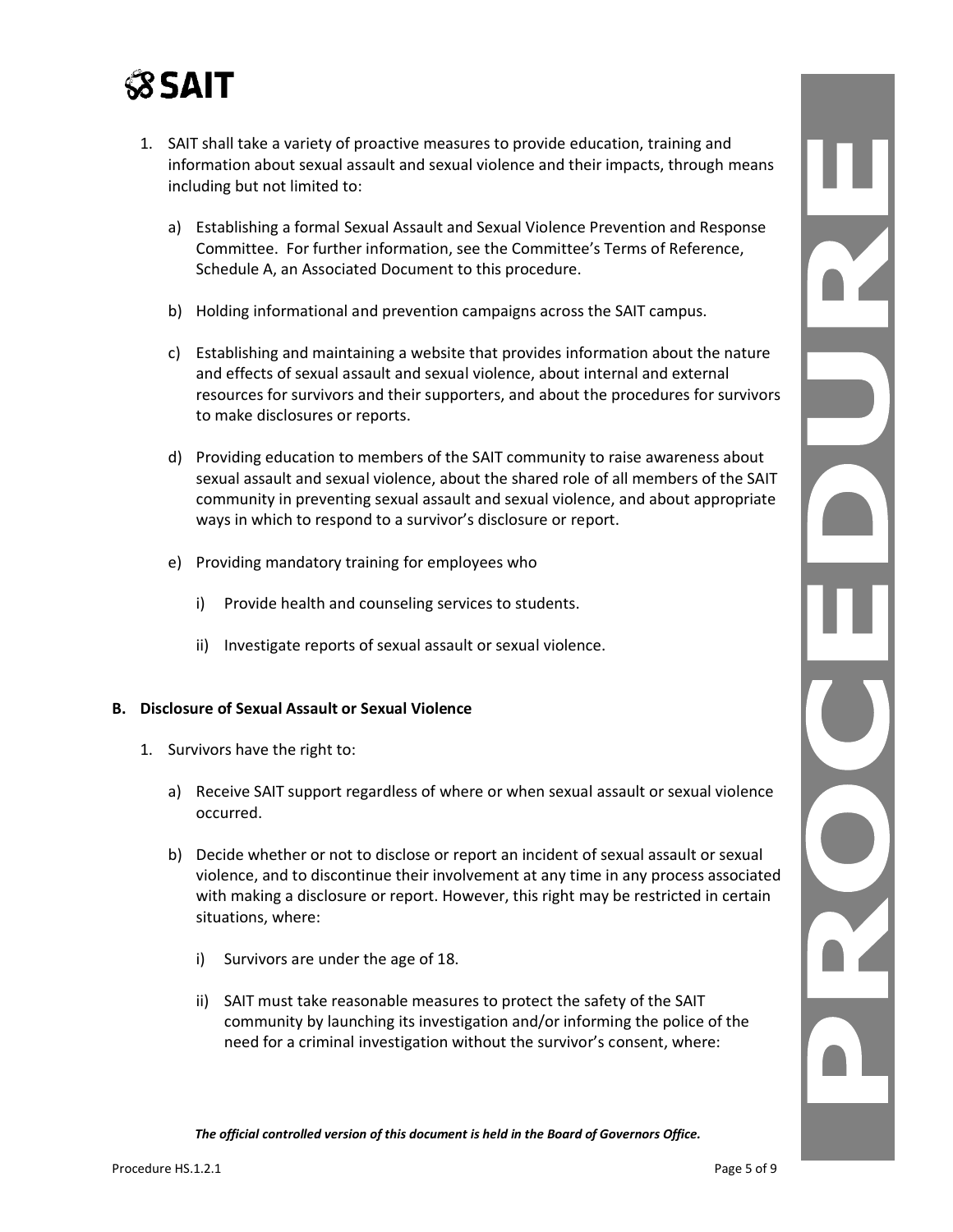

- There is a risk to the safety of individuals and/or the broader SAIT community, such as where there is a history of repeated allegations about a respondent's conduct.
- Required by law.
- There is evidence of sexual violence in the public realm (such as a video posted on social media).

In such a situation, SAIT will provide information and support to the survivor at every step of the process, even if the survivor chooses not to participate in the process.

- c) Be accompanied by a supporter throughout all processes associated with making a disclosure or a report.
- d) Be treated with dignity and respect.
- e) Have their disclosures and reports treated with the utmost privacy and confidentiality within the limits of the law, and recognizing that disclosure could be subjected to disclosure by the criminal legal system as part of a future investigative process.
- f) Have information about health and counselling services both internal and external to SAIT, to choose for themselves those services they feel will be most beneficial, and to decline any or all of those services.
- g) Receive information about the processes and timelines associated with making a disclosure or a report.
- h) Not be judged or blamed for any drug and/or alcohol use around the time of the sexual assault or sexual violence incidence.
- i) Not be judged or blamed for their dress, conduct, emotional disposition, past sexual history, or timing of the disclosure.
- 2. SAIT will consult with a survivor who has made a disclosure of sexual assault or sexual violence. SAIT and the survivor may undertake a risk assessment to identify and implement immediate, interim and/or permanent measures that are reasonably necessary to protect and support the survivor and the SAIT community, in compliance with SAIT's policies and procedures, SAIT collective agreements, and Alberta law. SAIT will advise the survivor about the length of time that may be required to institute these measures and will periodically update the survivor on the measures taken. These measures may include:
	- a) Implementing academic accommodations and arrangements.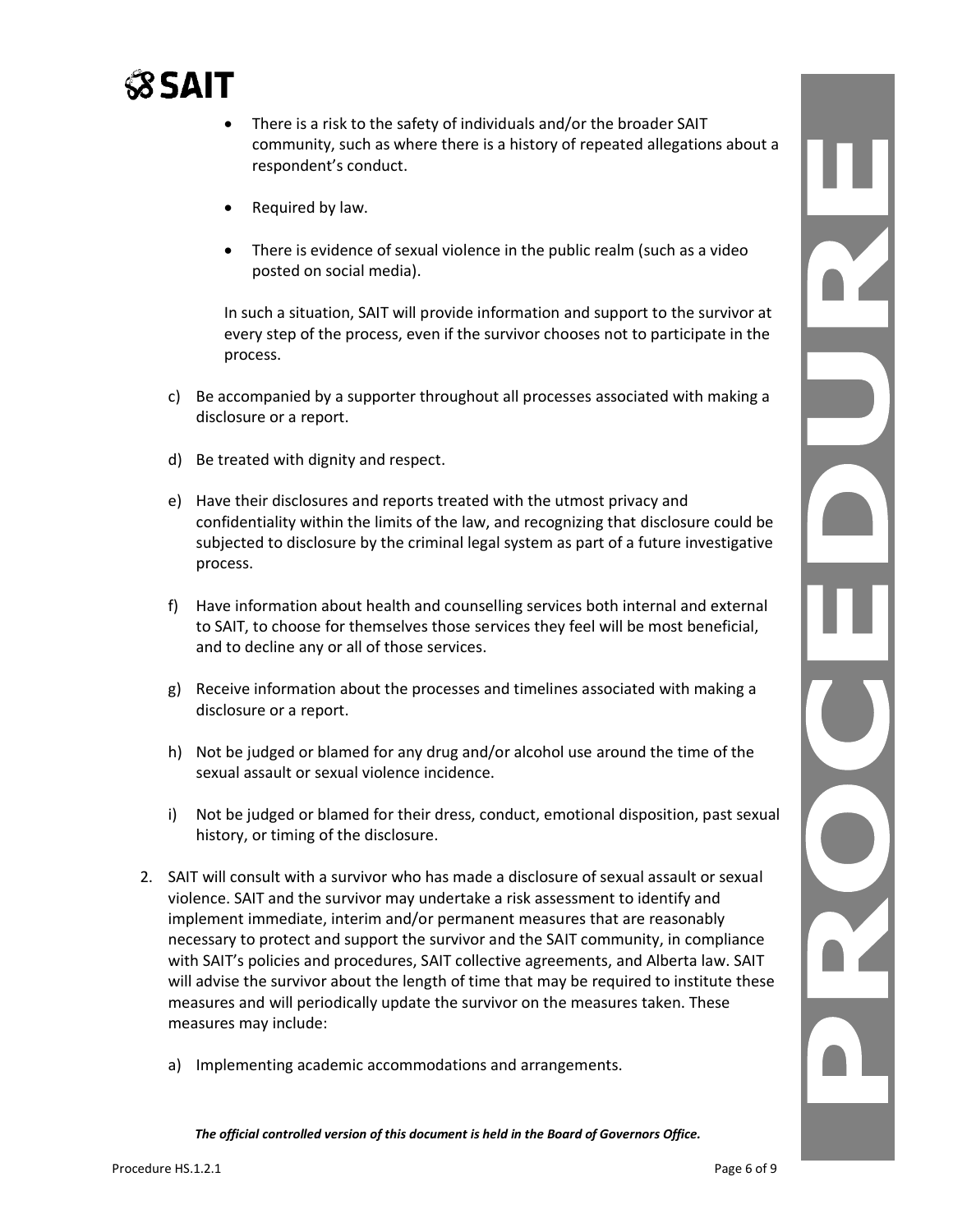

- b) Issuing a trespassing notice to a visitor who is not a member of the SAIT community, as per procedure AD.4.2.1 Trespassing.
- c) Applying for peace bonds and restraining orders.

#### **C. Report of Sexual Assault or Sexual Violence**

- 1. A member of the SAIT community who receives a report of sexual assault or sexual violence must forward the report to the Office of Community Conduct (in the case of a student respondent), the Employee Services department (in the case of an employee or contractor respondent) or Calgary Police Services (in the case of a respondent who is not a member of the SAIT community).
- 2. SAIT will consult with a complainant who has made a report of sexual assault or sexual violence and will identify and implement immediate, interim and/or permanent measures that are reasonably necessary to protect and support the survivor and the SAIT community, in compliance with SAIT's policies and procedures, SAIT collective agreements, and Alberta law. SAIT will advise the complainant about the length of time that may be required to institute these measures and will periodically update the complainant on the measures taken. These measures may include:
	- a) Voluntary measures to which the respondent has agreed.
	- b) Implementing alternate academic accommodations and arrangements.
	- c) Temporarily restricting the respondent from the SAIT campus or from parts of the SAIT campus.
	- d) Limiting the respondent's role, privileges or duties.
	- e) Issuing a trespassing notice to a visitor who is not a member of the SAIT community, as per procedure AD.4.2.1 Trespassing.
	- f) Applying for a peace bond or restraining order.
	- g) Implementing a no-contact/no-communication ban between the complainant and the respondent.
- 3. SAIT will investigate a report of alleged sexual assault or sexual violence as soon as possible after receiving the report.
	- a) Employee Services investigates the report in the case of a respondent who is a member of the SAIT community other than a student.
	- b) The Office of Community Conduct investigates the report in the case of a student respondent, following the processes established in procedure AC.3.4.4 Student Non-Academic Conduct. This may also involve referring the matter to the Behavioural Intervention Team, as per AC.3.4.5 Student Behaviours of Concern.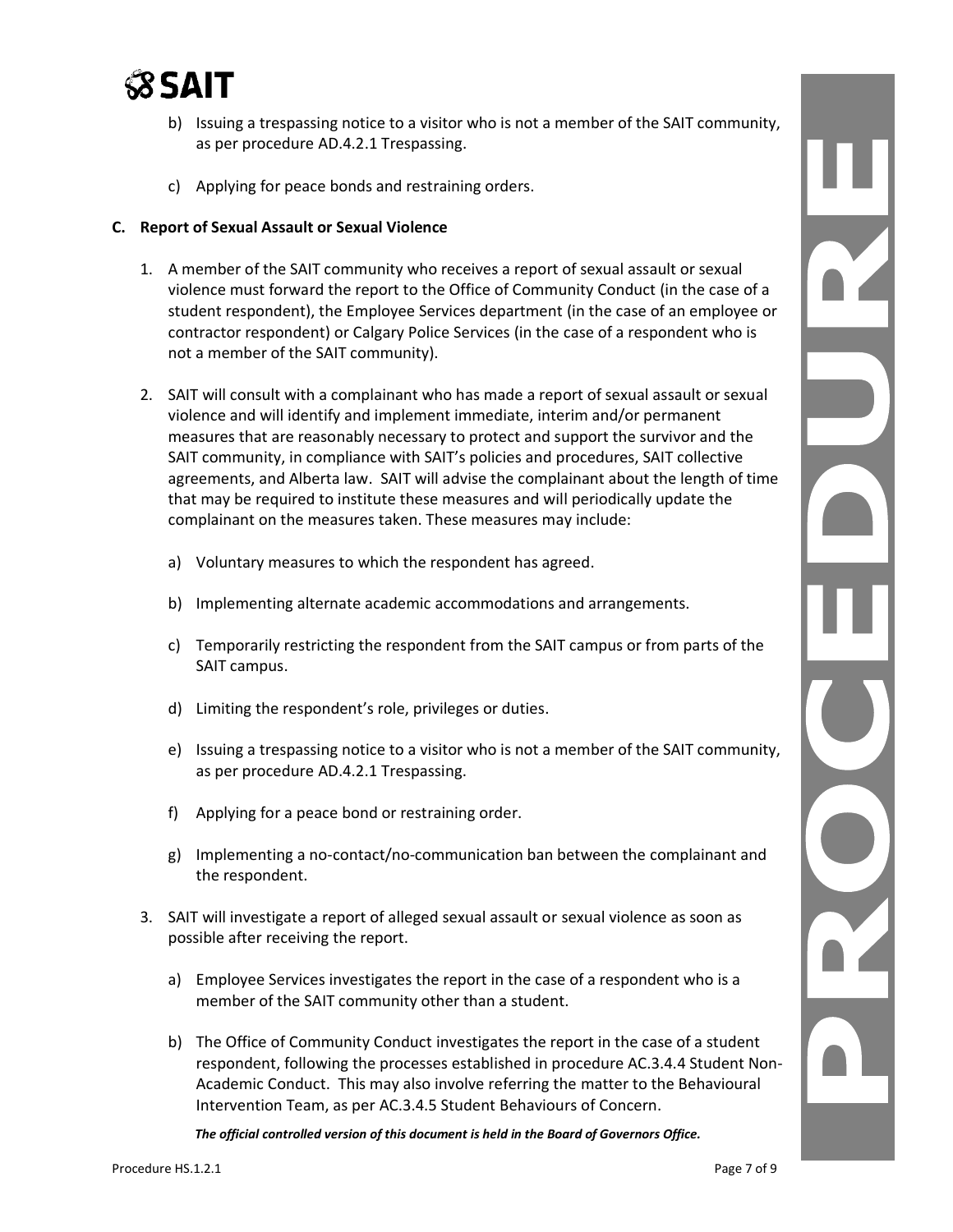

- c) If the respondent is a member of Employee Services or the Office of Community Conduct, Executive Management Council shall appoint an external investigator.
- 4. Complainants have the rights set out in paragraph B.1 of this procedure.
- 5. Respondents have the right to:
	- a) Appeal any decision as set out in procedure AC.3.4.4 Student Non-Academic Conduct in the case of a student who is a respondent, or under the provisions of procedure [HR.4.4.1 Corrective Action Procedures](https://www.sait.ca/assets/documents/about-sait/policies-and-procedures/human-resources/hr-4-4-1-corrective-action-procedures.pdf) in the case of another member of the SAIT community who is a respondent.
	- b) Be made aware of the allegations made against them.
	- c) Be treated with dignity and respect.
	- d) Know who has made the report, subject to the provisions of paragraph C.13 of this procedure.
	- e) Respond to the allegations against them.
- 6. The investigation should be completed within 30 business days from receipt of the report, although this timeline may be adjusted as required by the investigator.
- 7. At a minimum, the investigation should include individual interviews with the complainant, the respondent and any witness to the incident. The complainant shall not be asked to meet with or face the respondent in any capacity. The investigator shall not make comments, ask questions or include any judgement or blame regarding the complainant's dress, conduct, emotional disposition, past sexual history, or timing of the report.
- 8. SAIT will provide the complainant and the respondent with reasonable periodic updates about the status of the investigation.
- 9. The investigative process will continue until its completion, even if the complainant and/or respondent is no longer a member of the SAIT community.
- 10. On completion of the investigation, the investigator will inform the complainant and respondent that the investigation is finished and will provide Employee Services or the Office of Community Conduct with a report that sets out the investigation's findings and recommendations. Employee Services or the Office of Community Conduct will inform the complainant and respondent whether the allegation is substantiated or unsubstantiated.
- 11. If SAIT finds that the complainant's report is substantiated, sanctions will be applied to the respondent as per procedure HR.4.4.1 Corrective Action Procedures (in the case of a respondent who is a member of the SAIT community other than a student) or as per the